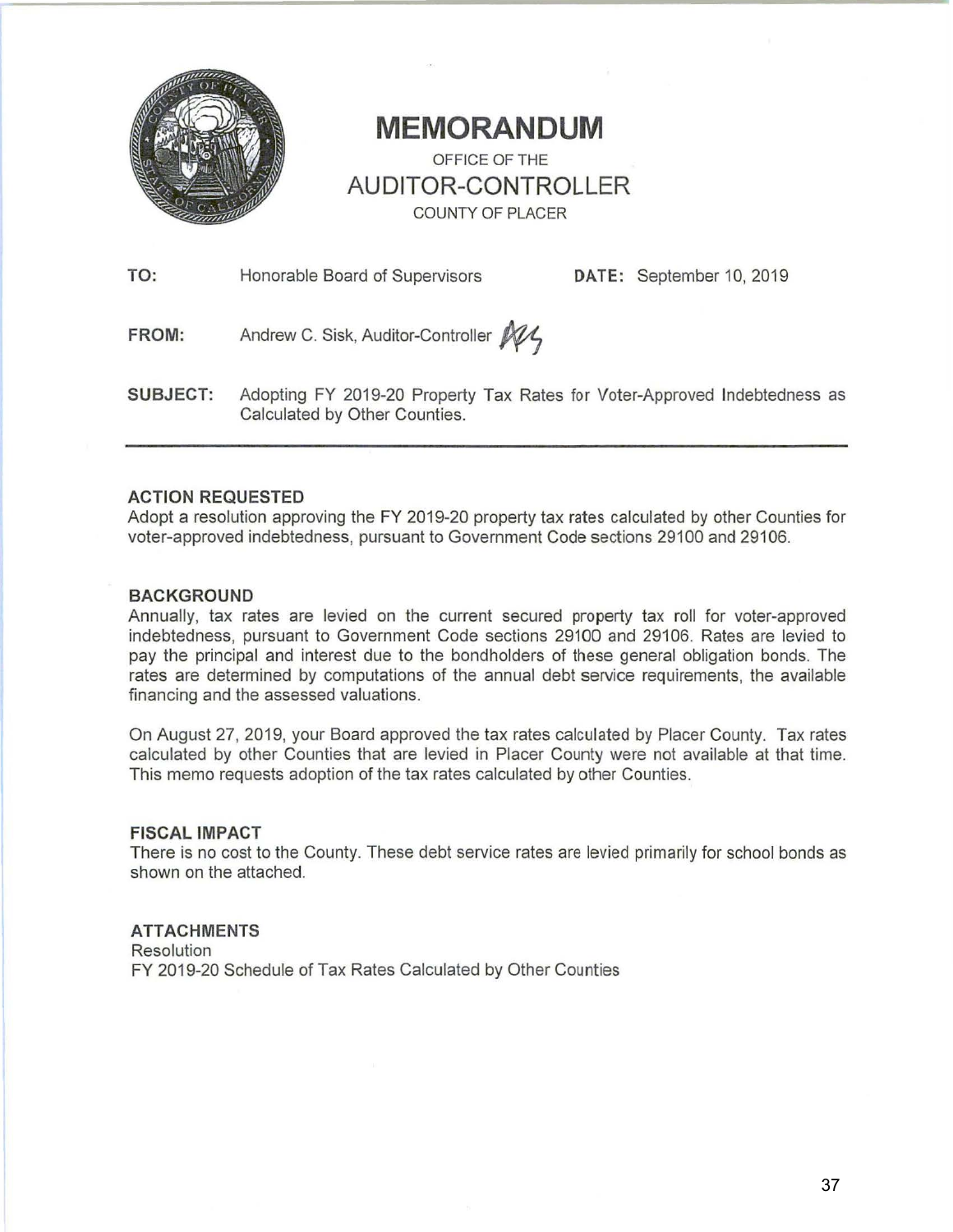# Before the Board of Supervisors County of Placer, **State of California**

In the matter of: A resolution to adopt ad valorem tax rates calculated by other Counties, pursuant to Government Code sections 29100 and 29106.

The following Resolution was duly passed by the Board of Supervisors of the County of

Placer at a regular meeting held September 10, 2019  $, by$ 

the following vote on roll call:

Ayes:

Noes:

Absent:

Signed and approved by me after its passage.

Chair, Board of Supervisors

Attest:

Clerk of said Board

WHEREAS, this Resolution, pursuant to Government Code sections 29100 and 29106, the Board of Supervisors considered the ad valorem tax rates calculated by other Counties: and

WHEREAS, the Board of Supervisors hereby adopts the property tax rates for voterapproved indebtedness in Placer County.

Page 1 of 2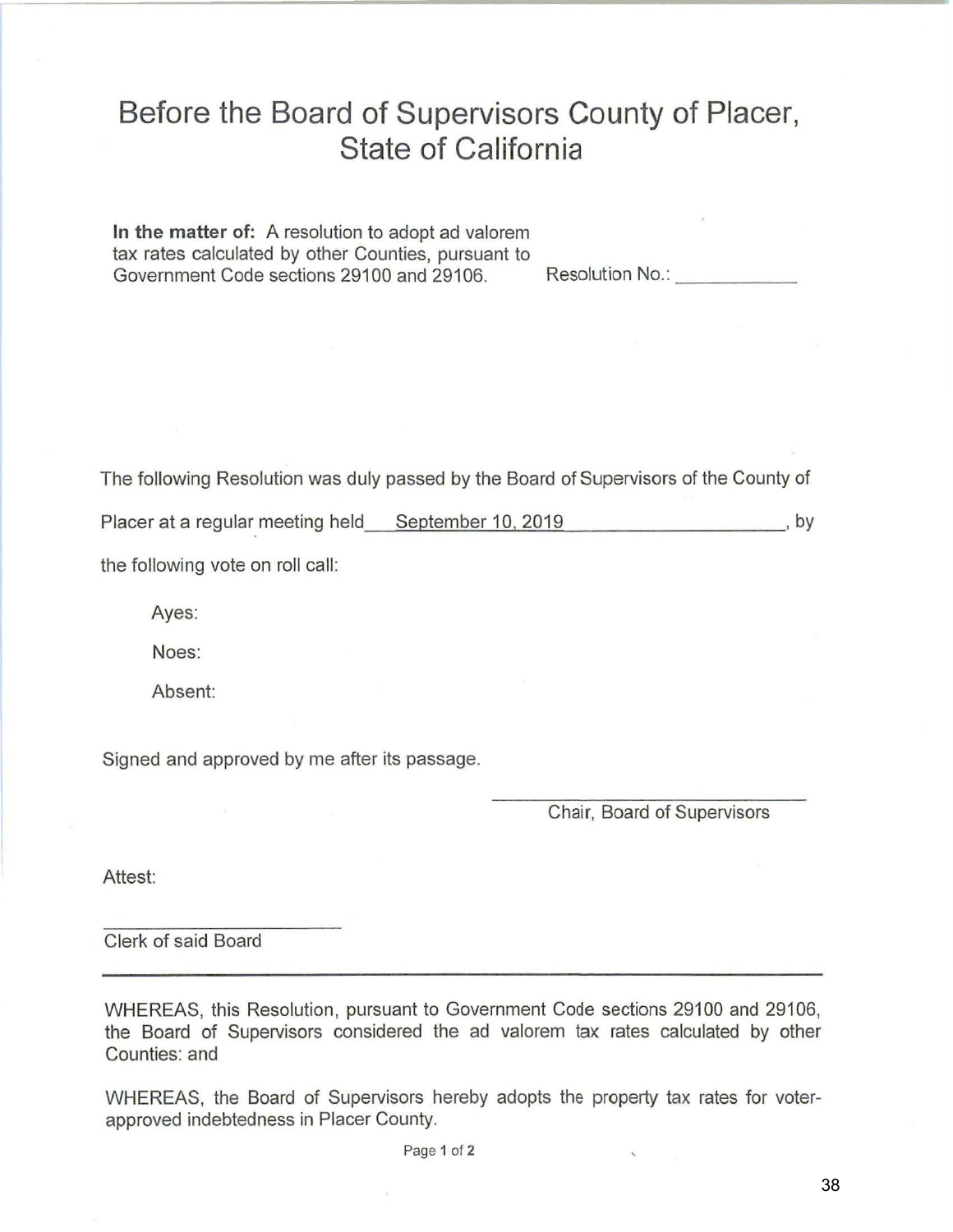BE IT RESOLVED, by the Board of Supervisors, County of Placer, State of California, that the property tax rates on the attached FY 2019-20 Schedule of Tax Rates calculated by other Counties be levied per \$100 of taxable valuation on the secured tax roll for the fiscal year ending June 30, 2020.

Exhibit A- FY 2019-20 Schedule of Tax Rates Calculated by Other Counties